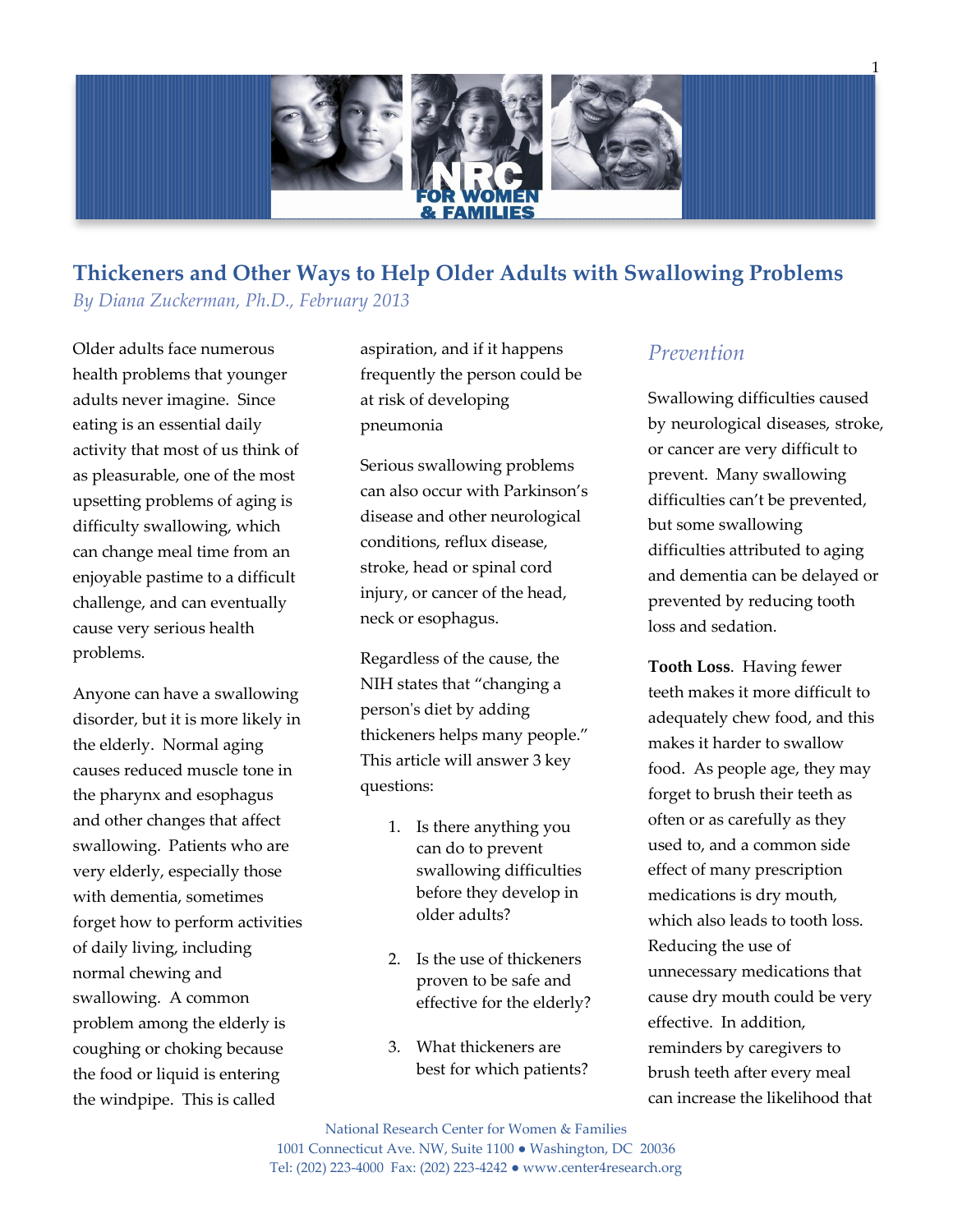a person will brush his or her teeth at least once a day.

**Sedation.** Atypical antipsychotic medications such as Seroquel, Abilify, Zyprexa, and Geodon, are frequently prescribed to elderly patients who are depressed or agitated despite warnings about their risks. These drugs are often chosen because they tend to cause sedation, which may calm an elderly person but is a well-established cause of swallowing problems.<sup>1</sup>

# *Reducing Swallowing Problems by Making Liquids Thicker*

Thickened drinks are normal drinks that have a thickener added to make them thicker. They are often recommended for people who can no longer swallow normal fluids safely, because drinks go into their lungs, causing coughing, choking or more serious risks such as a chest infection and aspiration pneumonia.

The goal of "thickeners" is to make all liquids, including beverages and soups, a thicker consistency that is less likely to cause aspiration. Thicker liquids travel more slowly down the throat and that makes them easier to control. If

someone with swallowing problems drinks water, juice, or coffee, it can travel down the throat so quickly that the muscles and nerves used for swallowing don't act quickly enough, and some of the liquid can get into the lungs. Thickened drinks move more slowly, giving the body more time to control and direct the fluid toward the stomach.

The products sold as commercial thickeners come in different textures and flavors, so you can try different ones to see which one your family member or patients like best. Thickeners are intended to be used with beverages. You don't need to use commercial thickeners for foods, since soup and other foods can be easily thickened with powdered potatoes (used for instant mashed potatoes), rice cereal, tapioca, or Jell-O, for example.

If the person you're caring for is losing weight, feeling full too quickly, or choking on thickened foods, stop using them and talk to the doctor about other options.

It may surprise you that physicians are not usually the experts that determine thickeners are needed. In nursing homes and other facilities, it is usually a speech pathologist who reviews the person's swallowing ability, and decides whether they need thickened liquids. The Speech Pathologist will recommend one of three different thickness levels: the worse the swallowing problem, the thicker the drink. The three thicknesses are:

- Mildly Thick, also called nectar thick or cream thick, which can be drunk out of a cup
- Moderately Thick, also called honey thick, is similar to a milk shake, and pours slowly. Unlike real milk shakes, these do not get thinner as they melt. They are often eaten with a spoon, rather than drunk from a cup
- Extremely Thick, also called Pudding Thick, Mousse, or extra thick, can't be poured and must be eaten with a spoon.

### *Are they safe?*

There are no serious concerns about the safety of thickeners for adults. The only known risk is if the patient refuses thickened fluids, which could potentially cause dehydration. For that reason, it is important to balance the need for thickened fluids with the effort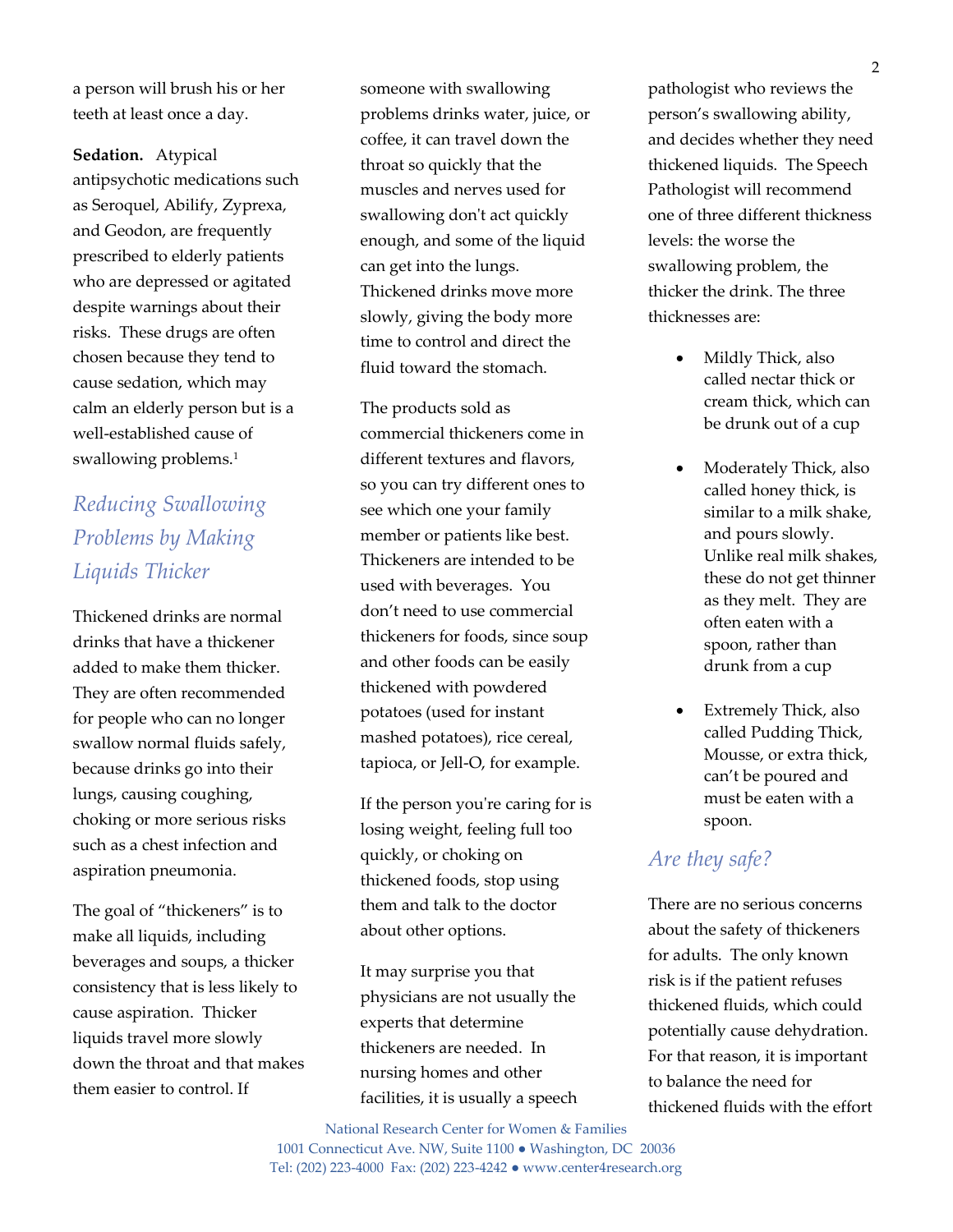to find a product that the patient likes.

## *Do thickeners reduce aspiration?*

A study of speech pathologists found that most recommend thickeners for patients with swallowing disorders, even if they have never read a study indicating that their patients will benefit.<sup>2</sup> One-third used pre-thickened liquids, and those who mixed the drinks themselves often were not well trained to use it<sup>2</sup> and usually made the liquids too thick or too thin, especially when trying to achieve honey thickness.<sup>3</sup> The choice of which thickener to use did not seem to be related to which the patients preferred, and many of the patients were not happy with the thickened liquids.<sup>3</sup> Since patients had no say in which thickeners were used by those speech pathologists, it is impossible to know if the patients would have preferred other thickeners to Thicken Up, Thick It, and Thick & Easy, the three powdered products that were used by almost two-thirds of the providers.

Speech pathologists in those studies reported that patients were more neutral about nectar thickness fluids, and more

negative about the thicker fluids.

Researchers from Northwestern University hypothesized that dementia patients and Parkinson's patients might be better off with changing the way they swallowed rather than using a thickener. They studied 711 patients with swallowing problems who were between the ages of 50- 95.<sup>4</sup> All the patients were studied using 3 different strategies for reducing aspiration: putting their chin down while drinking thin liquid, nectar thick liquids with a spoon or cup, or honey thick liquids with a spoon or cup. The researchers were surprised to find that the thickened liquids reduced the chances of aspiration more than merely placing the chin down while swallowing, with the honeythick fluids least likely to cause aspiration.

The Parkinson's patients in that study were asked what strategy they preferred; the dementia patients weren't asked because of concerns that they could not accurately recall the three strategies. Unfortunately, the patients preferred the least effective strategy (chin down posture) and their least favorite strategy was the most effective (honey thickness).<sup>4</sup>

National Research Center for Women & Families 1001 Connecticut Ave. NW, Suite 1100 ● Washington, DC 20036 Tel: (202) 223-4000 Fax: (202) 223-4242 ● www.center4research.org

In summary, the research shows that thickened drinks, particularly honey-thick fluids, can reduce the chances of aspiration, but that patients generally prefer fluids that are less thick. What these few studies don't evaluate is whether some thickeners are better tasting or more effective than others. That's the next question.

### *Choice of Thickeners for Your Patient*

Whether you are working with elderly patients in a nursing home or other facility, or helping an elderly patient at home, you can buy pre-made thickened drinks or you can make your own thickened drinks with a powder or gel thickener. Pre-mixed thickened drinks are sold in single serve cups or in cartons or large bottles. They last about 6 months and don't need to be refrigerated until they are opened. This is convenient – especially for elderly persons who would otherwise have to mix the product themselves. However, in addition to being expensive and coming in a limited number of flavors, these pre-packaged products tend to be thicker than drinks you thicken yourself<sup>5</sup> and may not taste as good. As a result, the